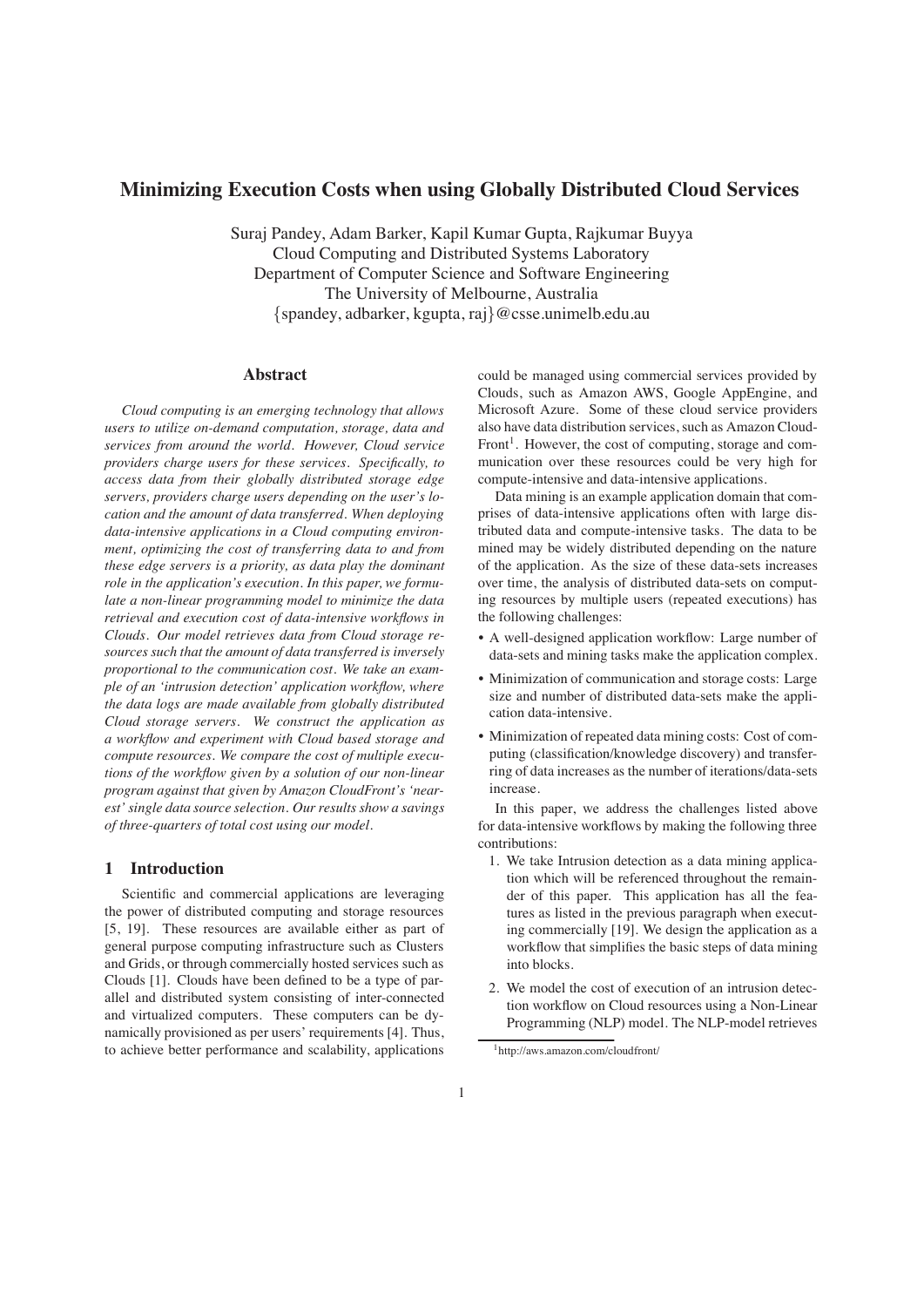data partially from multiple data sources based on the cost of transferring data from those sources to a compute resource, so that the total cost of data-transfer and computation cost on that compute resource is minimized.

3. We then apply the NLP-model on the intrusion detection application to minimize repeated execution costs when using commercial compute and storage resources. As an example, we compare the costs between our model and Amazon CloudFront.

The remainder of the paper is organized as follows: we present an intrusion detection application and its workflow design in Section 2; cost minimization problem using NLP model in Section 3; the NLP-model and its use for the intrusion detection application in Section 4; experimental setup in Section 5 and analysis in Section 6; related work in Section 7. Finally, we conclude the paper in Section 8.

# **2 Intrusion Detection Using Data from Distributed Data Sources**

First, we describe a use-case for Internet worm detection. Then, we describe the process of intrusion detection in general and present a workflow design for executing data mining steps over distributed intrusion data logs.



Figure 1: Global Intrusion Detection scenario

## **2.1 Intrusion detection scenario**

Intrusion detection as defined by the SysAdmin, Audit, Networking, and Security (SANS<sup>2</sup>) institute is the act of detecting actions that attempt to compromise the confidentiality, integrity or availability of a resource. We take an example of detecting the spread of a malicious worm over the Internet.

In practice, a large number of independent networks spanning throughout the Internet share their network logs to detect such an outbreak. The logs from each individual network are continuously fed to the Amazon Cloud storage (or some other services), which distributes them to globally distributed edge servers.

The aim of the intrusion detection system (or the analyst) is to analyze these combined logs to detect an outbreak of a worm. Such analysts can be located at multiple locations close to some of the data sources but at a large network distance from a majority of the other data sources.

Assuming that every intrusion detection system (or analyst) follows the same data mining process, which we describe later in the paper, the Naive approach is to separately aggregate the log data from all independent networks for every analyst. It is not hard to visualize the redundancy in the data transfer (for each individual network) and hence the cost associated with such massive amount of data transfers.

Using the distributed edge servers, we can minimize the cost of data transfer to each individual intrusion detection system (analyst). We represent this scenario in Figure 1. With an aim to minimize the cost of data transfer, we develop a non linear programming based approach, described later in the paper, and compare it with the standard nearest source approach adopted by CloudFront and observe that our model achieves a significant savings of three-quarters of the total cost.

## **2.2 Intrusion detection process as a workflow**

Data mining techniques have become prominent in detecting intrusions [10, 9]. Detecting intrusions can be considered as finding the outliers (or unusual activities) and, hence, data mining can be easily applied to perform this task.

We modeled the intrusion detection process as a workflow as illustrated by Figure 2. The figure separates the training, testing, and real-time processes into blocks as Block A, Block B and Block C, respectively. The first step for training is to collect some training data, which can be the contents of IP packets, web server logs, etc.. Collected data are pre-processed (normalization, adding missing values, etc), represented in a format that is supported by the data mining tool (in our case it is *.arff* format), and pruned to contain a small set of features that are significant to improve the performance and accuracy of the system. The feature selection is the attribute selection (AS) in the figure. Applying these selected features on the training data is the Filter (F) process. Finally, with the reduced training data, we apply different algorithms to train corresponding models. In our experiments, we selected well known methods for data mining and intrusion detection such as Naive Bayes (NB), Decision Trees (DT) and Support Vector Machines (SMO).

To evaluate the effectiveness of the trained models, we perform the testing on the test data (Block B in the figure). We repeat the same steps as in Block A on the test data, except the AS. We then use the trained model to generate output using the test data. Finally, we select the best performing model based on the accuracy of classification of

<sup>2</sup>http://www.sans.org/resources/idfaq/what isid.php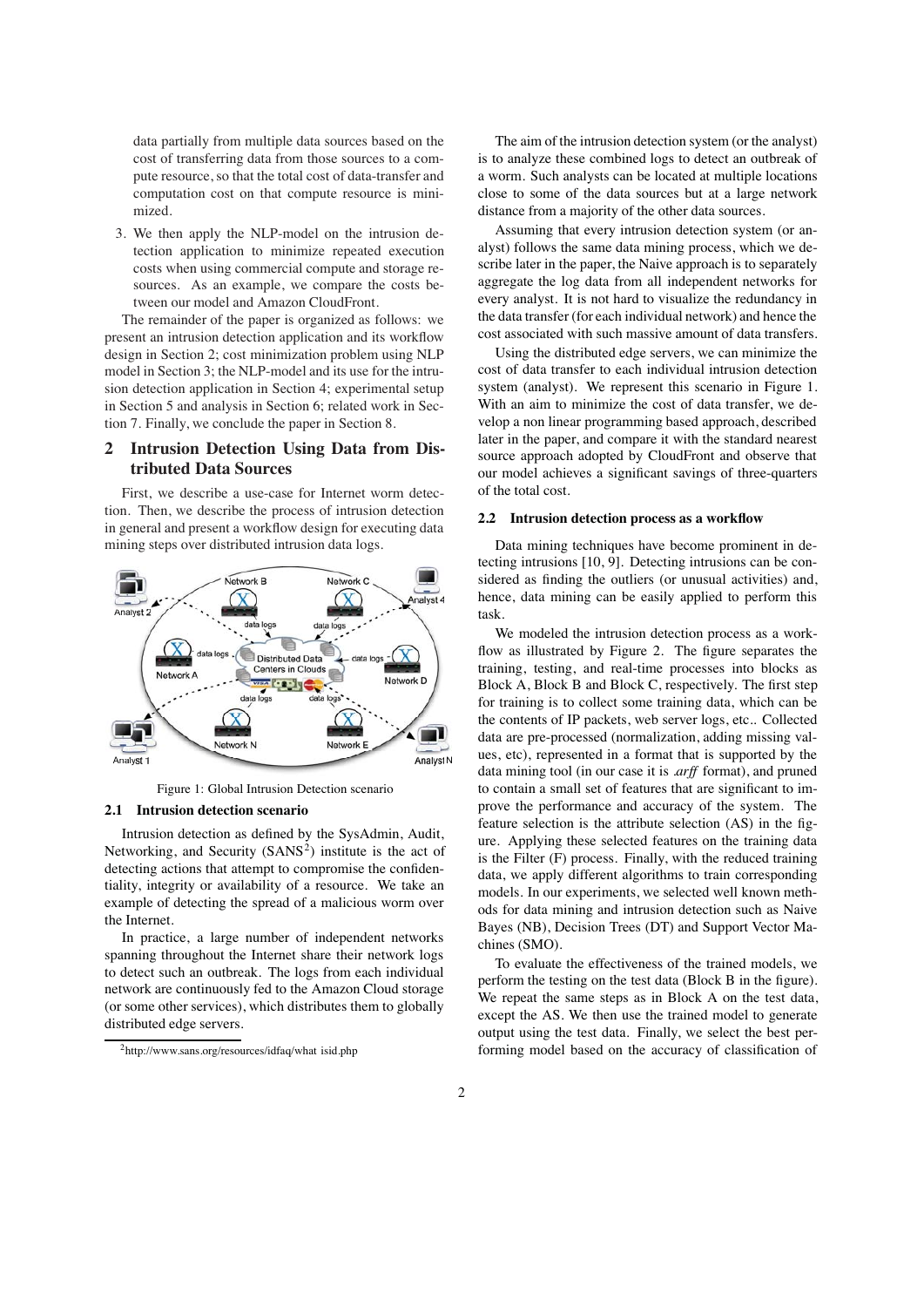

Figure 2: Intrusion Detection workflow

individual models, denoted as (A) in the figure. This model, which is the most accurate, is then used on the real-time data from distributed data sources (Block C in the figure). Realtime data is filtered (F), then the best model applied (B) and the output (O) is generated.

The input data for Block A are the training data, Block B are the testing data and Block C are the real-time data. The output data from each task are labels. At the end of Block A's execution, three models (nb.model, dt.model & smo.model) files are created, which then becomes input for Block B. Block B's execution generates of the most accurate model (*best.model*) as input for Block C. Block C then applies the model for the real-time data logs to obtain the intrusion classification.

# **3 Cost Minimization using Non-Linear Programming Model**

# **3.1 Notations and problem**

We denote an application workflow using a Directed Acyclic Graph (DAG) by  $G=(V,E)$ , where  $V = \{T_1, ..., T_n\}$ is the set of tasks, and  $E$  represents the data dependencies between these tasks, that is,  $tdata^k = (T_i, T_k) \in E$  is the data produced by  $T_i$  and consumed by  $T_k$ .

We have a set of storage sites  $S = \{1, ..., i\}$ , a set of compute sites  $P = \{1, ..., j\}$ , and a set of tasks  $T =$  $\{1, ..., k\}$ . We assume the 'average' computation time of a task  $T_k$  on a compute resource  $P_i$  for a certain size of input is known. Then, the cost of computation of a task on a compute host is inversely proportional to the time it takes for computation on that resource. We also assume the cost of unit data access  $txcost_{i,j}$  from a storage resource  $S_i$  to a compute resource  $P_j$  is known. The transfer cost is fixed by the service provider (e.g. Amazon CloudFront) or can be calculated according to the bandwidth between the sites. We assume that these costs are non-negative, symmetric, and satisfy the triangle inequality: that is,  $txcost_{i,j} = txcost_{j,i}$  for all  $i, j \in N$ , and  $txcost_{i,j} + txcost_{j,k} \ge txcost_{i,k}$  for all  $i, j, k \in N$ . These relations can be expressed as:

 $\cos t \propto 1/\{execution \ time \ or \ capability \ of \ resource\}$  $txcost \propto bandwidth \ OR = (tx \ cost/unit \ data)/site$ total cost of computation :

 $C \leq e \cos t * e \sin e + t x \cos t * d \alpha +$  overheads

The cost-optimization problem is: *Find a feasible set of* 'partial' data-sets  $\{d_{i,j}^k\}$  that must be transferred from stor*age host*  $S_i$  *to compute host*  $P_j$  *for each task*  $(T_k \in V)$  *such that the total retrieval cost and computation cost of the task* on  $P_j$  is minimal, for all the tasks in the workflow (not vio*lating dependencies)* .

## **3.2 Non-linear model**

Here, we try to get the minimum cost by formulating a non-linear program for the cost-optimization problem, as depicted in Figure 3. The formulation uses two variables  $y, d$  and pre-computed values  $txcost, ecost, txtime, etime$ as listed below:

- y characterizes where each task is processed.  $y_i^k = 1$  iff task  $T_k$  is processed on processor  $P_i$ .
- $\bullet$  d characterizes the amount of data to be transferred to a site. e.g.  $d_{i,j}^k = 50.2$  denotes 50.2 units of data are to be transferred from  $S_i \Rightarrow P_j$  for task  $T_k$ .
- txcost characterizes the cost of data transfer for a link per data unit. e.g.  $txcost_{i,j} = 10$  denotes the cost of data transfer from  $S_i \Rightarrow P_j$ . It is added to the overall cost iff  $d_{i,j}^k > 0$  &  $y_j^k = 1$ .
- ecost characterizes the cost of computation (usage time) of a processor. e.g.  $ecost_i = 1$  denotes the cost of using a processor  $P_j$ . It is added to the overall cost iff  $y_j^k = 1$ .
- txtime characterizes the average time for transferring unit data between two sites. e.g.  $t$ *xtime*<sub>i,j</sub> = 50 denotes the time for transferring unit data from  $S_i \Rightarrow P_j$ . It is added to the Execution Time (ET) for every task iff  $d_{i,j}^k > 0$  &  $y_j^k = 1$ .
- etime characterizes the computation time of a task averaged over a set of known and dedicated resources. e.g.  $etime_j^k = 20$  denotes the time for executing a task  $T_k$  on a processor  $P_j$ . It is added to ET iff  $y_j^k = 1$ . The constraints can be described as follows: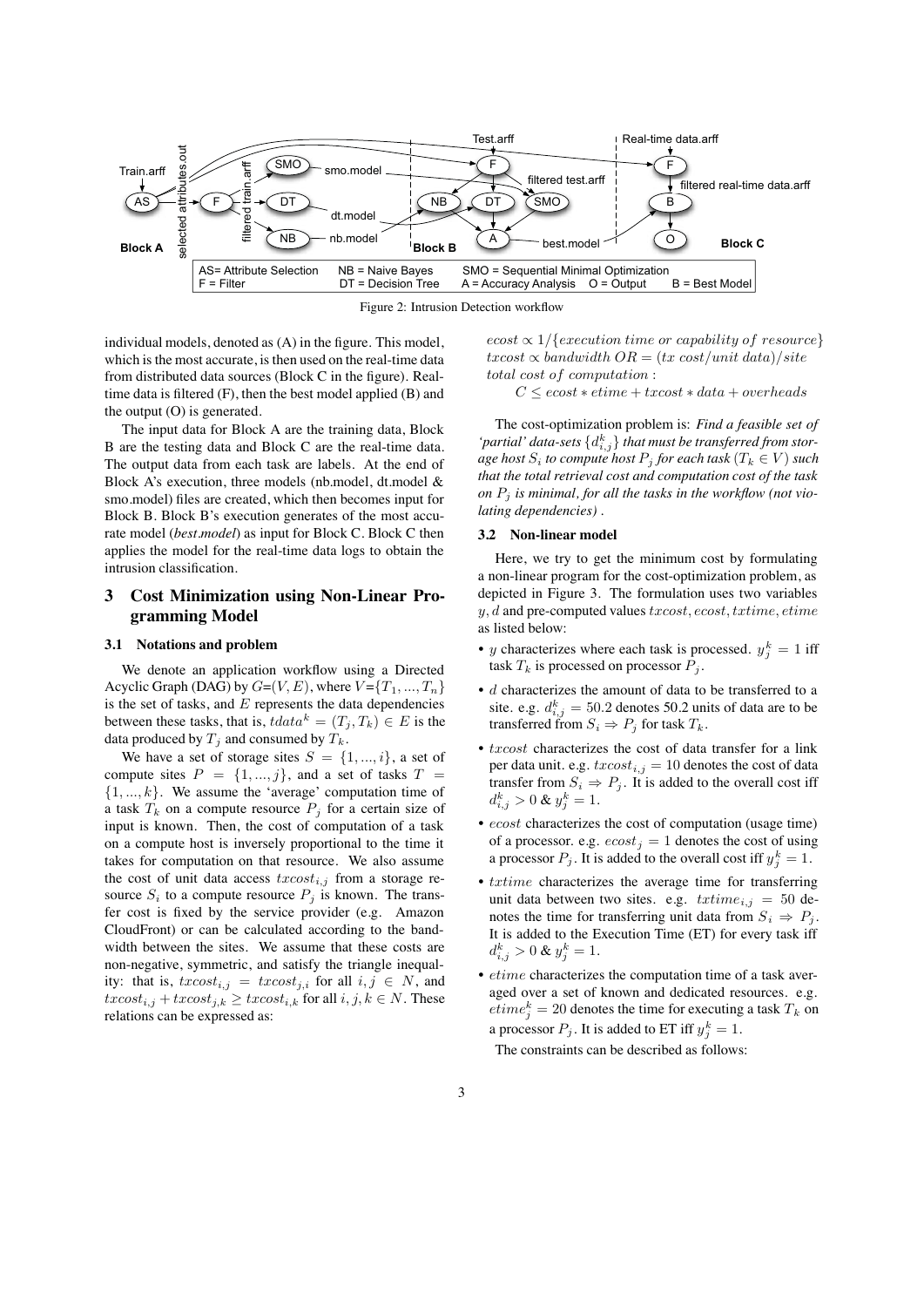$$
\begin{pmatrix}\nMinimize total Cost (C) \\
C = \sum_{i \in S, j \in P, k \in T} d_{i,j}^k * txcost_{i,j} * y_j^k + ecost_j * etime_j^k * y_j^k \\
Subject to : \\
(a) \forall k \in T, j \in P & y_j^k \ge 0 \\
(b) \forall i \in S, j \in P, k \in T & d_{i,j}^k \ge 0 \\
(c) \forall k \in T & tdata^k \ge 0 \\
(d) \forall i \in S, j \in P & txcost_{i,j} \ge 0 \\
(e) \forall i \in S, j \in P & txcost_{i,j} \ge 0 \\
(f) \forall k \in T, j \in P & ecost_j \ge 0 \\
(g) \forall k \in T, j \in P & eots_j \ge 0 \\
(g) \forall k \in T, j \in P & etime_j^k \ge 0 \\
(h) \sum_{i \in P} y_j^k = 1 \\
(i) \sum_{i \in S, j \in P} y_j^k * d_{i,j}^k = tdata^k \\
(j) \sum_{i \in S, j \in P, k \in T} y_j^k * d_{i,j}^k = \sum_{k \in T} tdata^k \\
\hline Execution time of task k (ET^k) \\
ET^k = \sum_{i \in S, j \in P, k \in T} (d_{i,j}^k * txtime_{i,j} * y_j^k) + etime_j^k * y_j^k\n\end{pmatrix}
$$

Figure 3: NLP-model

- (a) & (h) ensure that each task  $k \in T$  is computed only once at processor  $j \in P$  when the variable  $y_j^{\hat{k}} > 0$ . For partial values of  $y_j^k$ , we round up/down to the nearest integer (0 or 1). Tasks are not partitioned or migrated.
- (b) & (c) ensure that partial data transferred and total data required by a task cannot be negative.
- (d), (e), (f) and (g) ensure that cost and time values are all positive.
- (i), (a) & (b) ensure that partial-data are transferred only to the resource where a task is executed. For all such transfers, the sum of data transferred should equal to the data required by the task, which is  $tdata^k$ .
- (j) ensures that the total data transfer for all the tasks are bounded by the sum of data required by each task. This is important for the solvers to relate  $(h)$ ,  $(i)$  &  $(i)$ ,
- (i) & (j) combined ensure that whenever partial-data  $d_{i,j}^k$ is transferred to a compute host  $P_j$ , then a compute host must have been selected at  $j$  ( $y_j^k = 1$ ), and that total data transfer never exceeds the bound  $tdata^k$  for each task and in total.

To get an absolute minimum cost, we map the tasks in the workflow onto resources based only on cost optimization (not time). This eliminates the time dependencies between tasks. However, the task to compute-resource mappings and data-source to compute-resource mappings minimizes the cost of execution *but not the makespan*. The execution time of a task  $(ET<sup>k</sup>)$  is calculated based on the cost-minimized mappings given by the solver. The total:  $\sum_{k \in T} (ET^k+waiting\_time)$  is the makespan of the workflow with the minimum cost, where the *waiting time* denotes the minimum time a task has to wait before its parents finish execution.

# **4 Cost Minimization for The Intrusion Detection Application**

In this section, we describe the method we used to solve the non-linear program formulated in Section 3. We then describe how we applied the solution for minimizing the total cost of execution to the intrusion detection application workflow.

**NLP-solver:** We wrote a program using the Modelling Language for Mathematical Programming (AMPL) [7] for solving our NLP-model. We used DONLP2[15], a nonlinear program solver, to solve the model. The computation time of the solver to reach a solution (for a maximum of 2000 iterations) was less than 2 seconds, which is insignificant as compared to the data-transfer time in our experiments.

**Partial-data retrieval and task-to-resource mapping:** Based on the integer values of  $y_j^k$  given by DONLP2, we statically mapped the tasks in the intrusion detection application workflow to each compute resource  $P_i$ . Data retrievals are also fixed for each ready task from each S based on the value of  $d_{i,j}^k$  and  $y_j^k = 1$ . The steps of mapping and data retrievals are given in Algorithm 1. The heuristic computes the values for task mapping  $y_j^k$  and  $d_{i,j}^k$  for all the tasks in the beginning according to the solution given by a NLP-solver. As all the tasks in the workflow are mapped initially, the *for* loop preserves the dependencies of the tasks by dispatching only the ready tasks to the resources. For dispatched tasks, partial data retrievals to the assigned compute resource occur from chosen resources. All child tasks wait for their parents to complete, after which they appear in the ready list for dispatching. The scheduling cycle completes after all the tasks are dispatched successfully. The output data of each completed task is staged back to the Cloud storage as part of the task's execution. The Cloud storage should ensure that the files are distributed to the edge-servers within certain time bound such that child tasks do not have to wait for availability of data longer than downloading directly from the Cloud's central server.

# **5 Experimental Setup**

In this Section, we describe Intrusion Detection data and tools, the experimental setup, and the results.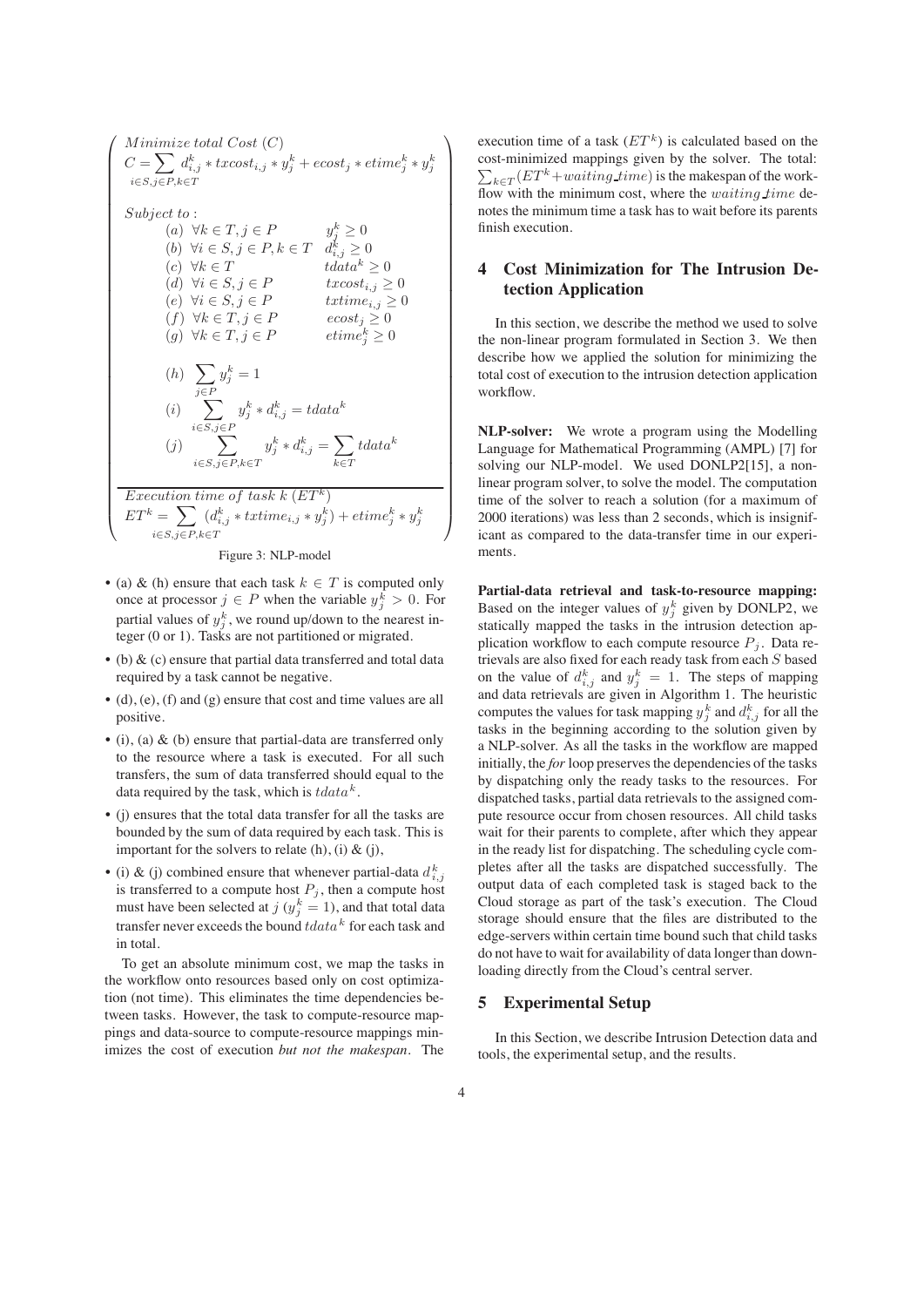## **Algorithm 1** Scheduling Heuristic

1: Compute  $y_j^k$  &  $d_{i,j}^k$  for all tasks by solving the NLP

- 2: **repeat**
- 3: Get all the 'ready' tasks in the workflow
- 4: **for** each task  $t_k \in T_{ready}$  **do**<br>5: Assign  $t_k$  to the compute
- Assign  $t_k$  to the compute resource P for which  $y_j^k = 1$
- 6: Fix partial data transfers  $d_{i,j}^k$  from  $S_i$  to the compute resource  $P_j$  for which  $y_j^k = 1$
- 7: **end for**
- 8: Dispatch all the mapped tasks for execution
- 9: Wait for POLLING TIME
- 10: Update the ready task list
- 11: (Upload output files of completed tasks to the storage central for distribution)
- 12: **until** there are unscheduled tasks in the ready list

#### **5.1 Intrusion detection application data and tools**

**Data:** For our experiments, we used part of the benchmark KDD'99 intrusion data set<sup>3</sup>. This database contains a standard set of data to be audited, which includes a wide variety of intrusions simulated in a military network environment. We use 10 percent of the total training data and 10 percent of the test data (with corrected labels), which are provided separately. Each record in the data set represents a connection between two IP addresses, starting and ending at defined times and protocol. Furthermore, every record is represented by 41 different features. Each record represents a separate connection and is hence considered to be independent of any other record. Training data are either labeled as normal or as one of the 24 different types of attack. These 24 attacks can be grouped into four classes; Probing, Denial of Service (DoS), unauthorized access from a remote machine (R2L) and unauthorized access to root (U2R). Similarly, test data are also labeled as either normal or as one of the attacks belonging to the four attack groups.

To perform data mining we used algorithms implemented in an open source WEKA library [17]. We used three types of probabilistic classification models: Naive Bayes, decision tree and Sequential Minimal Optimization (SMO), from the WEKA library. The number of log-data analysis for detecting intrusion varies depending on the characteristics of the log data. To reflect all types of scenarios, we perform the real-time log-data analysis for 10 times. We interpolate the cost for 10,000 times execution by multiplying the cost of 10 executions multiplied by 1000.

The total data used by the intrusion detection workflow (Figure 2) is divided into 30MB, 60MB, 90MB and 120MB. This was be achieved by filtering the training, testing and real-time data by random sampling.

#### 3http://kdd.ics.uci.edu/databases/kddcup99/kddcup99.html.

### **5.2 Middleware and tools**

We used Workflow Engine [14] for scheduling and managing workflow executions on Cloud resources. The engine together with the application broker are part of the Cloudbus Toolkit [3]. We use the scheduling heuristic listed in Algorithm 1. Both, multi-site partial downloads and Cloud-Front downloads were carried out over HTTP using *JPar*tialDownloader tool<sup>4</sup>. HTTP/1.1 range requests allow a client to request portions of a resource.

#### **5.3 Distributed compute and storage resources**

For selecting the nearest storage location of a file relative to a compute resource, we use the functionality of Amazon CloudFront. CloudFront fetches data to a compute resource from the nearest edge-server. The data transfer cost (per GB) from the edge locations is presented in Table 1. The data transfer cost (DTx cost) from the CloudFront to the execution sites is based on the edge location through which the content is served. We assume the data transfer cost to and from a storage location to be equal in all our experiments. This simplifies the model for the selection of storage sites for partial data retrievals and data upload. For partial data retrievals, all the resources listed in Table 1 also served as storage resources. For our experiments, we ignored the data storage cost on Clouds, which could easily be added to the overall execution cost as a constant (e.g. \$0.150 per GB for the first 50 TB / month of storage used<sup>5</sup>).

We used compute resources from US, Europe and Asia as listed in Table 1. The execution cost (Ex cost) on each CPU is calculated based on the number of cores (cost is similar to Amazon EC2 instances) available.

# **6 Analysis**

We now present results obtained by executing the intrusion detection application workflow using globally distributed resources as listed in Table 1.

## **6.1 Experiment objectives**

We conduct the following two classes of experiments:

- 1. Measure total cost when using commercial Cloud as content distribution and publicly available compute resources for execution ( $ecost_j = 0, txcost_{i,j} > 0$ ).
- 2. Measure total cost of execution when using commercial Cloud for content storage, distribution and execution ( $e_{c}ost > 0, txcost_{i,j} > 0$ )

The first experiment (subsection 6.2.1) measures the cost of data transfer if Cloud resources were used only for data distribution and tasks executed on publicly available compute resources. In this scenario, the compute resources in Table 1 served both as storage (mimicking distributed Cloud storage) and compute resources. We use a solution

5http://aws.amazon.com/s3/#pricing

<sup>&</sup>lt;sup>4</sup>http://jpd.sourceforge.net/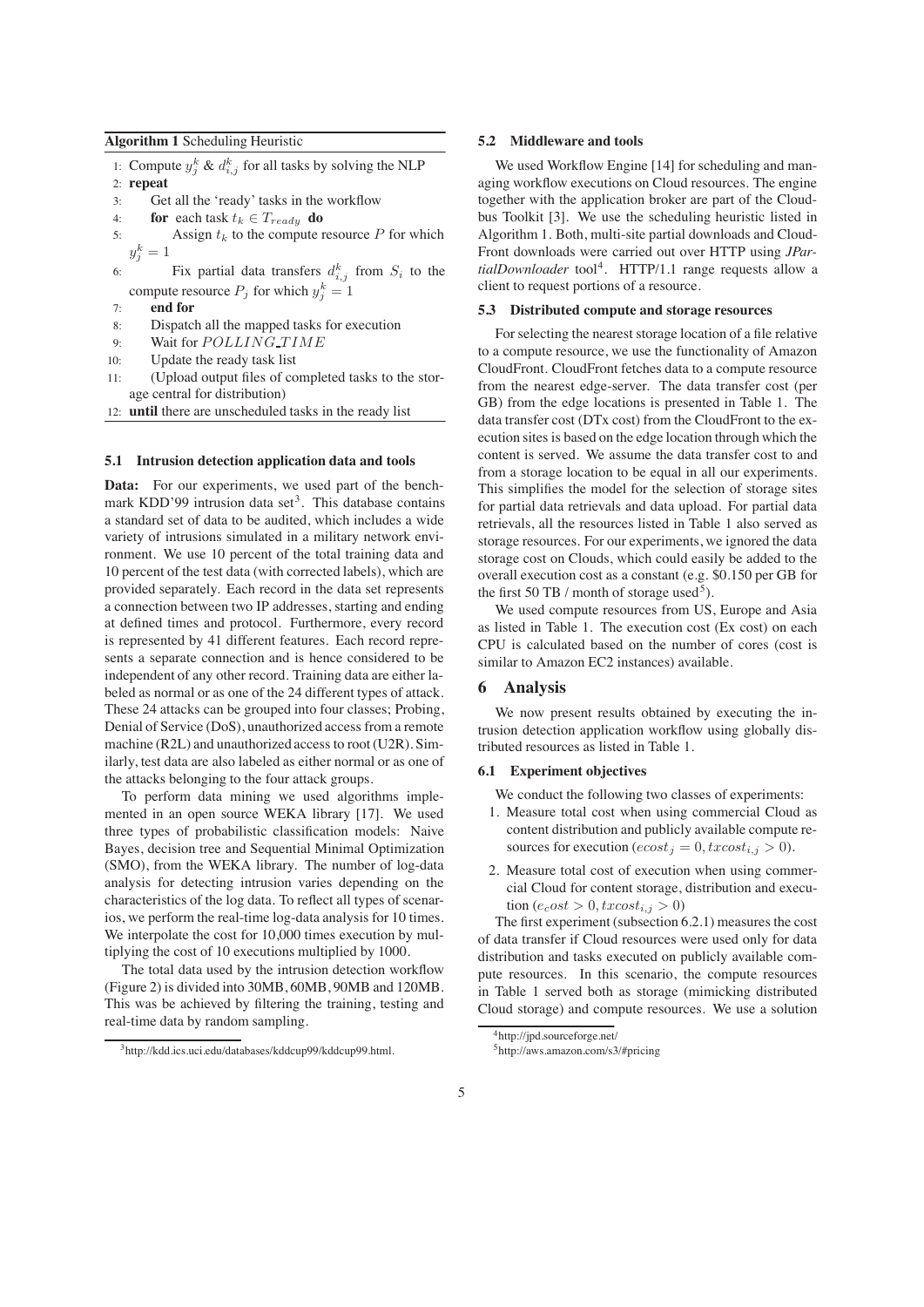to our model for determining quantity of partial data transfers from the distributed storage such that the transfer cost is minimized. The tasks are mapped to the compute resources such that the partial transfers have minimum cost.

The second experiment (subsection 6.2.2) measures the cost of executing the application on Cloud resources, with non-zero data transfer and computation costs. In this scenario, our model gives a solution for minimizing both partial data transfers and computation costs, with tasks mapped to resources accordingly. Here too, the compute-servers in Table 1 serve as distributed Cloud storage and compute resources.

We compare the costs obtained from each of the above experiments against the cost incurred when using datatransfers from nearest (with respect to the compute resource where the task is assigned) Cloud storage resource. We measure the total cost incurred for transferring data from nearest location by making compute-resource cost: zero (relating to publicly available resources) and non-zero (relating to commercial Cloud resources), consecutively.

We finally compare the cost savings when using NLP based task+data resource selection against CloudFront's data resource selection.

## **6.2 Results**

The results obtained are an average of 15 executions. The cost values in Figures 4 and 5 are for executing a single instance of the intrusion detection workflow. The cost values in Figure 6 are the result of executing the workflow 10,000 times (the cost of 10 executions multiplied by 1000).



Figure 4: Comparison of transfer cost with no execution cost.

# **6.2.1 Scenario 1: Data in Cloud and execution on public compute resources**

Figure 4 compares the cost of transferring data to compute resources between NLP-solver based source selection and single source selection given by CloudFront. We set the execution cost to zero for comparing only the transfer cost. The results show that the total data transfer cost is minimized when using NLP-solver based storage host selection for all size of data. As the size of data increases from 30MB to 120MB, the benefit of transferring data using NLP compared with CloudFront increases. For the total size of 120MB data, using the CloudFront would cost \$0.025, whereas using NLP the cost decreases to \$0.020. The difference in cost is huge for large experiments, as analyzed later in subsection 6.2.3.

The reason for the decrease in cost is NLP-solver transfers partial data in proportion to the cost of communication, as the data transfer cost is divided among all the cheapest links. CloudFront selects the a single best source for data transfer. Transferring data using CloudFront becomes more expensive as the size of these data increases.



Figure 5: Comparison of total cost when both computation and transfer costs are non-zero.

## **6.2.2 Scenario 2: Data and execution on Cloud resources**

Figure 5 depicts the total cost of executing the intrusion detection workflow on Cloud resources when using NLPsolver based task-resource mapping and (a) NLP-solver based data source selection (labelled as NLP in the figure), (b) CloudFront based data source selection (labelled as CloudFront in the figure). The NLP based task-resource mapping was used to make a fair comparison on data transfer cost between our approach and CloudFront. In this case, the NLP-model embeds the minimization of both the execution costs and data transfer costs into one objective function to be minimized, as listed in Figure 3. As two costs were involved, the total cost increased when compared to only the data transfer cost depicted in Figure 4. Nevertheless, partial data transfers based on NLP-based data source selection incurred the minimal cost for all range of data sizes.

Even when the task-resource mapping was based on NLP, the total cost savings for 120MB of data processed was \$0.02 on average for 1 execution. If both task-resource mapping and data retrievals were based on existing heuristics (earliest finish time for compute and best resource for data), our approach would have had more savings.

## **6.2.3 Total cost savings**

Figure 6 depicts the cost of executing the real-time analysis section, depicted as Block C in Figure 2), 10,000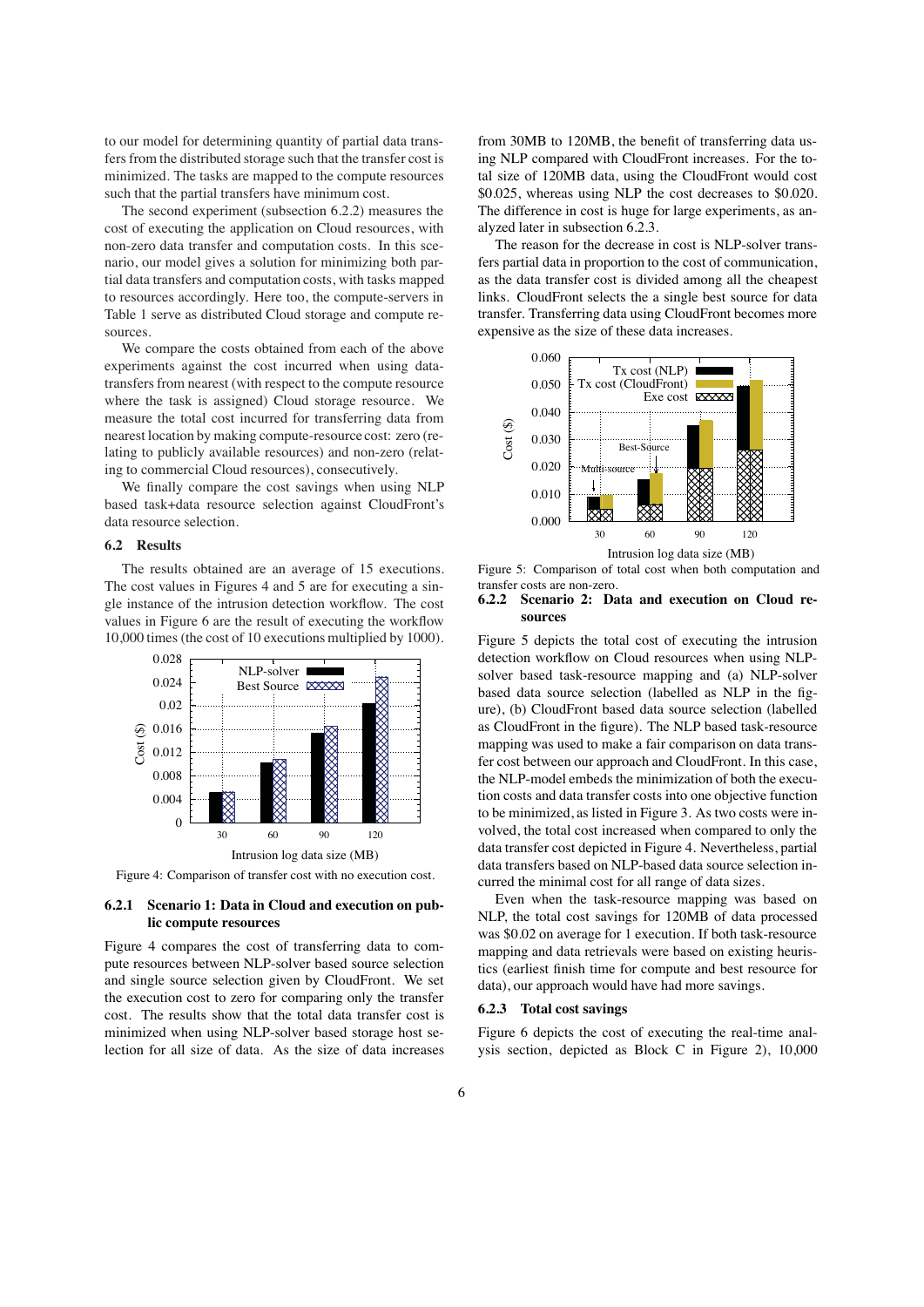

Figure 6: Comparison of total execution cost between NLP based mapping (with and without CloudFront) (round-robin based mapping as an upper-bound only).

| <b>Physical Compute Nodes</b>     | cores | Ex cost | $DTx$ cost | <b>Nearest</b> |
|-----------------------------------|-------|---------|------------|----------------|
|                                   |       | \$/hr   | S/GB       | Region         |
| rotegg.dps.uibk.ac.at             |       | \$0.10  | \$0.170    | Europe         |
| aquila.dacya.ucm.es               |       | \$0.10  | \$0.170    | Europe         |
| tsukuba000.intrigger.omni.hpcc.jp | 8     | \$0.80  | \$0.221    | Japan          |
| omii2.crown-grid.org              | 4     | \$0.40  | \$0.210    | China          |
| snowball.cs.gsu.edu               | 8     | \$0.80  | \$0.170    | US             |
| node00.cs.binghamton.edu          | 4     | \$0.40  | \$0.170    | US             |
| belle.csse.unimelb.edu.au         | 4     | \$0.40  | \$0.221    | Japan          |
| manjra.csse.unimelb.edu.au        | 4     | \$0.40  | \$0.221    | Japan          |

Table 1: Distributed Compute Resources

times (Blocks A and B are usually computed only once for each set of data). The cost values for each data group were derived from the cost of 10 executions multiplied by 1000. The most costly approach was when using roundrobin based task-resource mapping algorithm and nearest source data retrievals. This value should be interpreted as an upper bound for comparison purposes only. This cost was reduced by 77.8% (\$466.8) when we used the NLP-solver based mapping and multi-source partial data retrieval; and by 76.2% (\$457.2) when we used NLP-solver based mapping and data retrieval from CloudFront's best source. This would amount to savings of three-quarters of the total expenditure if intrusion detection systems were to be executed on Clouds using our model. When the costs obtained by using NLP based approach was compared to CloudFront's, NLP was able to reduce the cost by \$7.1 on average. This cost savings would cumulate to be higher for larger data and repeated experiments. Thus, for all scenarios, the total cost incurred when using NLP-solver is lower than the cost incurred when using Amazon's CloudFront based data retrieval.

We tabulated the cost of computation and data transfer according to Amazon's current pricing policy in Table 1. The highest computation cost of Amazon Cloud resources is more than the highest data transfer  $\cos t^6$ . Armbrust et al. [1] have compared the normalized cost of computing resources and WAN bandwidth between 2008 and 2003. Their data clearly shows that the cost/performance improvement is 2.7

times and 16 times for WAN bandwidth and CPU hours, respectively. This trend hints to the fact that data transfer costs are not decreasing as much as computation cost. Hence, for data-intensive applications, total cost savings on communication is a necessity as compared to computation cost.

### **7 Related Work**

Armbrust et al. [1] described the benefits of moving to Cloud computing. These benefits include lower operating costs, physical space savings, energy savings and increased availability.

Deelman et al. [5] presented a case study for examining the cost-performance tradeoffs of different workflow execution modes and provisioning plans for Cloud resources. They concluded that data-intensive applications can be executed cost-effectively using Cloud computing infrastructure. In our paper, we focus on the minimization of communication cost using globally distributed Cloud edge-servers and compute nodes.

Amazon CloudFront uses edge locations in United States, Europe, and Asia to cache copies of the content for faster delivery to end users. It provides users address in the form of a HTTP/HTTPS uniform resource locator (URL) . When a user requests one of these data from any site, Amazon CloudFront decides which edge location is 'best' able to serve the request to that user's location. However, users do not have control over the amount of data to get from each edge servers, to minimize cost, unless they access the URL from a different location. We compare our approach with this 'best' location approach.

Wu et al. [18] presented the design and implementation of Collaborative Intrusion Detection System (CIDS) for efficient intrusion detection in a distributed system. They claim that aggregate information is more accurate than elementary data for intrusion detection.

Zeller et al. [19] presented the advantages of using Cloud computing for data mining applications, especially when the size of data is huge and globally distributed.

Broberg et al. [2] introduced MetaCDN, which uses 'Storage Cloud' resources to deliver content to content creators at low cost but with high performance (in terms of throughput and response time).

Microsoft has a Windows Workflow Foundation for defining, managing and executing workflow as part of its .NET services. With the .NET services, workflows can be hosted on Clouds for users to access it from anywhere [13]. The service facilitates transparent scalability for persistence stores and distribution of load between hosts.

A number of work in Grid computing, especially those related to Data Grids, have focused on optimal selection of data sources while scheduling applications [16, 12]. Also, some existing workflow systems [6, 8, 11] use a variety of optimization metrics such as the execution time, effi-

<sup>&</sup>lt;sup>6</sup>assuming transferring 1GB from Amazon takes 1 hour of CPU time